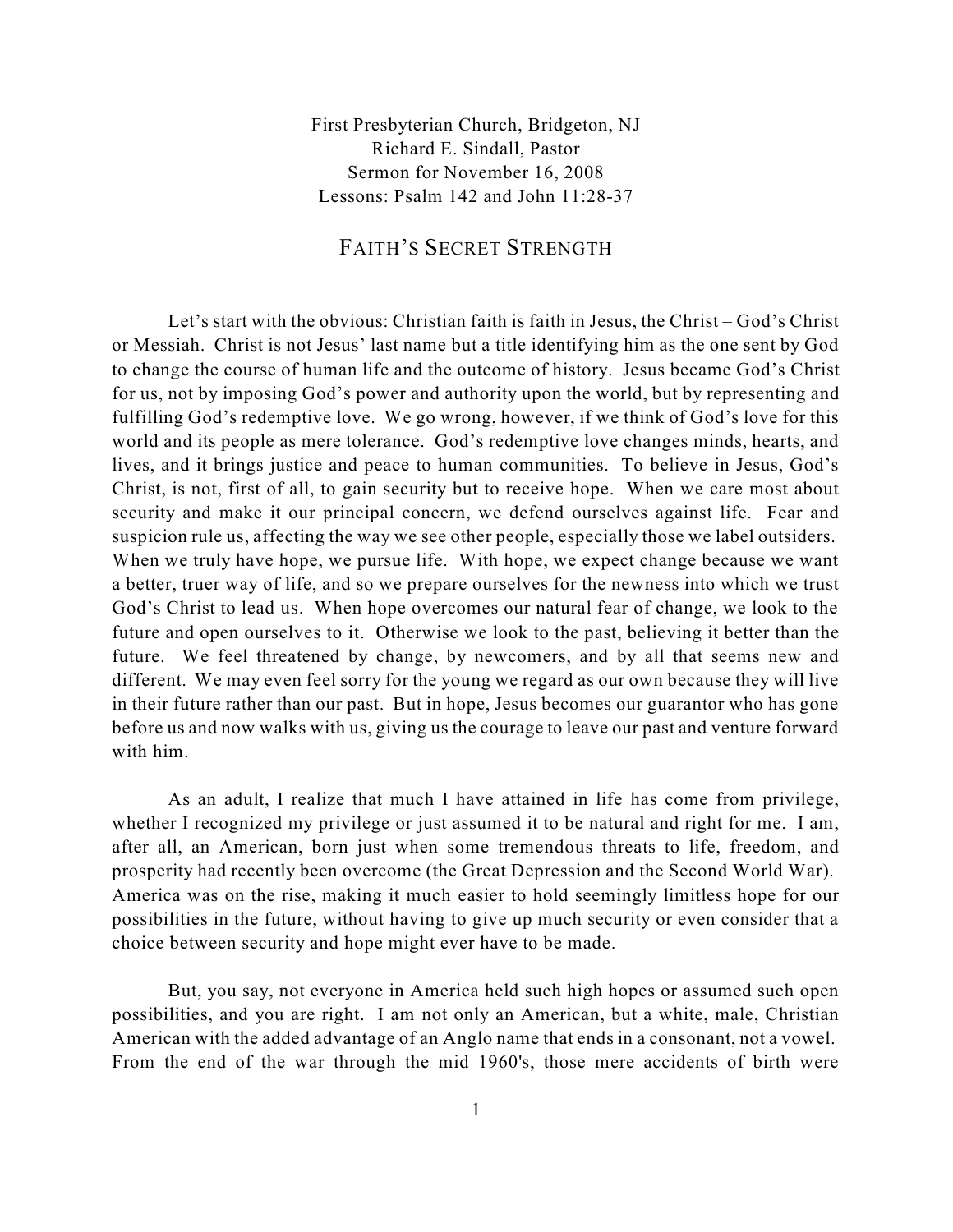considered entitlements. If I go back and look at my high school yearbook, I see that most of the girls planned to be secretaries, nurses, or teachers – all fine choices but rather limited in number. As far as I could see, my choices were limited only by my own abilities, performance thus far, and willingness to work.

I am not going to continue with a history of what changed in the later 1960's and has continued to change ever since, though not smoothly. My point is Jesus Christ's call to choose the hope that comes from God over the securities of the past and present was not so clear in the time of my childhood. One result was that the churches grew and prospered without much effort or sacrifice, but they did not change much or see much reason to change with our generation. So, now we are mostly gone from the churches. The largest generation in American history mostly vanished from the pews.

From the title of this sermon, you might expect me to identify "faith's secret strength" as the hope that opens us to change. Not so. I consider hope to be faith's very prominent and necessary strength that should be no secret in a world that needs hope desperately. By faith's secret strength I mean it's ability to handle disappointment, the downside of hope. To allow ourselves hopes and dreams is to risk disappointment. Most of us, unless we have been badly hurt, are willing to take that risk because hope gives vitality and meaning to life. Without hopes and dreams, our lives shrivel like fruit dying on the vine. Without hope, we fall into depression and live in it until some level of depression feels normal.

I can't tell you how many times in my years of ministry I have been grateful to God and the Gospel of John for showing us Jesus' empathy with the grief and distress of his friends Martha and Mary, extending to the grief of their neighbors. In that shortest verse of our Bible, "Jesus wept," we see the "humanity of God." Jesus is moved. He enters into, feels, and shares the other people's grief and pain, and his faith does not hold him back because he trusts God for a good outcome. Jesus' tears are crucial to the message of this story. Without that empathy, Jesus' raising Lazarus would seem little more than a wondrous magic trick, postponing grief – thanks be to God! – but only just postponing it. Lazarus will die again, but a hope stronger than death has entered human life – a hope that comes, not merely from God's power, but from God's love. It's not that God *can* raise the dead (is capable of doing so) that gives us hope but that God loves us too much to let us go. By entering our grief and distress, Jesus becomes our living link to God's love, which is not one divine attribute among others. Self-giving love is the nature of all God is, the motive and purpose of all God does.

The secret strength of our faith is it's ability to handle life's negatives and transform them by the singular power of vulnerable love. That's what makes Jesus cry and feel deep distress: vulnerable love, the weakest and strongest force there is. Nothing appears weaker